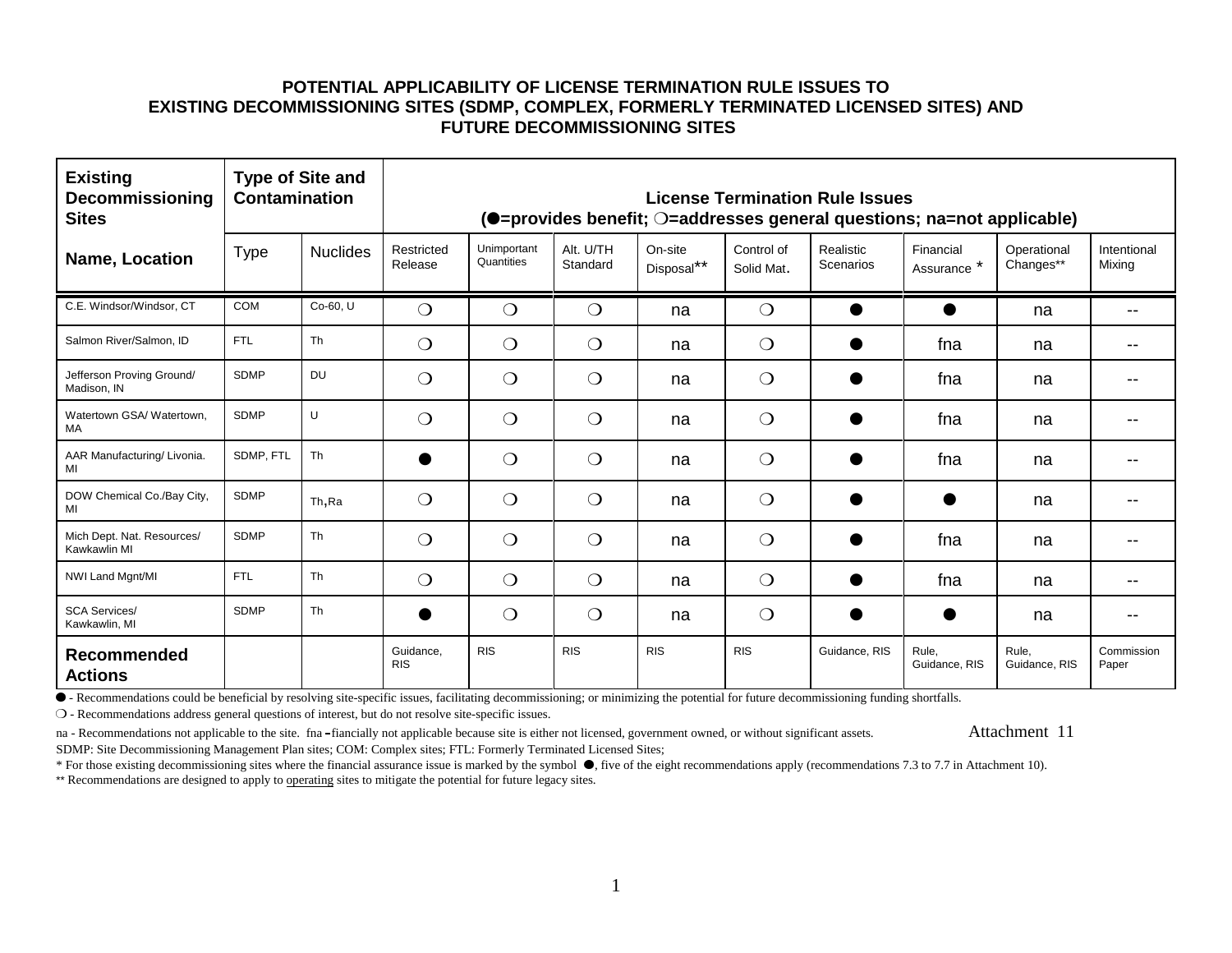| <b>Existing</b><br>Decommissioning<br><b>Sites</b> | <b>Type of Site and</b><br><b>Contamination</b> |                                     | <b>License Termination Rule Issues</b><br>$\textcircled{\textbf{I}}$ = provides benefit; $\bigcirc$ = addresses general questions; na=not applicable) |                           |                       |                       |                          |                        |                          |                          |                       |
|----------------------------------------------------|-------------------------------------------------|-------------------------------------|-------------------------------------------------------------------------------------------------------------------------------------------------------|---------------------------|-----------------------|-----------------------|--------------------------|------------------------|--------------------------|--------------------------|-----------------------|
| <b>Name, Location</b>                              | Type                                            | <b>Nuclides</b>                     | Restricted<br>Release                                                                                                                                 | Unimportant<br>Quantities | Alt. U/TH<br>Standard | On-site<br>Disposal** | Control of<br>Solid Mat. | Realistic<br>Scenarios | Financial<br>Assurance * | Operational<br>Changes** | Intentional<br>Mixing |
| Mallinkrodt Chem Inc/ St<br>Louis, MO              | COM                                             | $U$ , Th                            | $\bigcirc$                                                                                                                                            | $\bigcirc$                | $\bigcirc$            | na                    | $\bigcirc$               |                        |                          | na                       |                       |
| C.E. Hematite/ Festus<br>Township, MO              | <b>COM</b>                                      | U.Th                                | $\bigcirc$                                                                                                                                            | $\bigcirc$                | $\bigcirc$            | na                    | $\bigcirc$               |                        |                          | na                       |                       |
| Heritage Minerals/<br>Lakehurst, NJ                | <b>SDMP</b>                                     | Th                                  | $\bigcirc$                                                                                                                                            | $\bigcirc$                | $\bigcirc$            | na                    | $\bigcirc$               |                        |                          | na                       |                       |
| Shieldalloy Metallurigal<br>Corp/Newfield, NJ      | <b>SDMP</b>                                     | U.Th                                | c                                                                                                                                                     | $\bigcirc$                | $\bigcirc$            | na                    | $\bigcirc$               |                        |                          | na                       |                       |
| Fansteel Inc./Muskogee, OK                         | <b>SDMP</b>                                     | U.Th                                | $\bigcirc$                                                                                                                                            | $\bigcirc$                | $\bigcirc$            | na                    | $\bigcirc$               |                        |                          | na                       |                       |
| Kaiser Aluminum/Tulsa, OK                          | SDMP,<br><b>FTL</b>                             | Th                                  | $\bigcirc$                                                                                                                                            | $\bigcirc$                | $\bigcirc$            | na                    | $\bigcirc$               |                        | fna                      | na                       |                       |
| Kerr-McGee/Cimarron, OK                            | <b>SDMP</b>                                     | U, Tc-99                            | $\bigcirc$                                                                                                                                            | $\bigcirc$                | $\bigcirc$            | na                    | $\bigcirc$               |                        |                          | na                       |                       |
| Kerr-McGee/Cushing, OK                             | <b>SDMP</b>                                     | U.Th                                | $\bigcirc$                                                                                                                                            | $\bigcirc$                | $\bigcirc$            | na                    | $\bigcirc$               | O                      |                          | na                       | $-$                   |
| BWXT Inc./Vandergrift, PA                          | <b>SDMP</b>                                     | Am-241.<br>Pu, U, Co-<br>60, Cs-137 | $\bigcirc$                                                                                                                                            | $\bigcirc$                | $\bigcirc$            | na                    | $\bigcirc$               |                        | r                        | na                       | $-$                   |
| Recommended<br><b>Actions</b>                      |                                                 |                                     | Guidance.<br><b>RIS</b>                                                                                                                               | <b>RIS</b>                | <b>RIS</b>            | <b>RIS</b>            | <b>RIS</b>               | Guidance, RIS          | Rule,<br>Guidance, RIS   | Rule.<br>Guidance, RIS   | Commission<br>Paper   |

ê - Recommendations could be beneficial by resolving site-specific issues, facilitating decommissioning; or minimizing the potential for future decommissioning funding shortfalls.

- Recommendations address general questions of interest, but do not resolve site-specific issues.

na - Recommendations not applicable to the site. fna -fiancially not applicable because site is either not licensed, government owned, or without significant assets.

-- - Recommendations are not yet available for Issue 9 on intentional mixing, but are planned to be available in September 2003.

SDMP: Site Decommissioning Management Plan sites; COM: Complex sites FTL: Formerly Terminated Licensed Sites;

\* For those existing decommissioning sites where the financial assurance issue is marked by the symbol ê, five of the eight recommendations apply (recommendations 7.3to 7.7 in Attachment 10).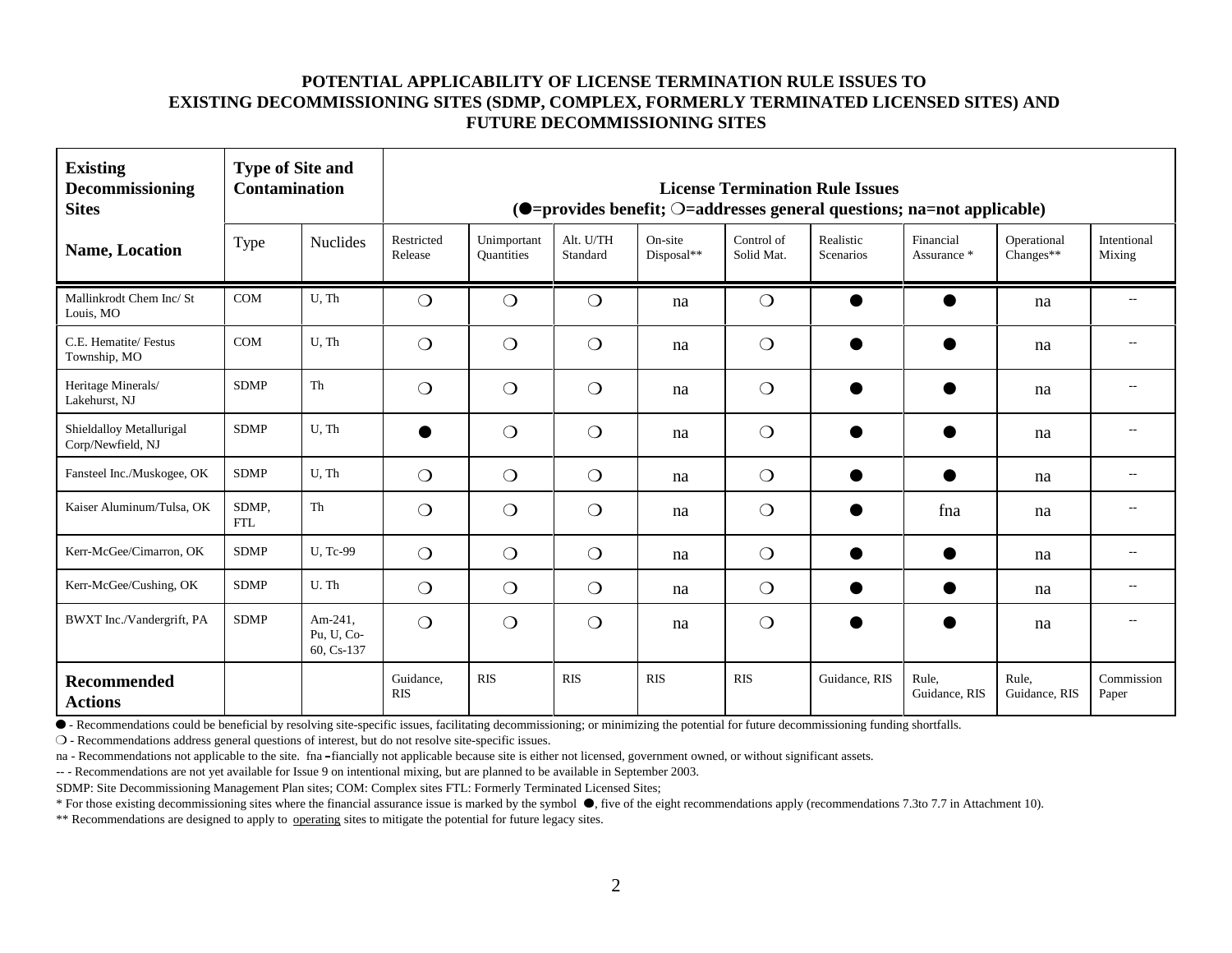| <b>Existing</b><br>Decommissioning<br><b>Sites</b>                   | <b>Type of Site and</b><br><b>Contamination</b> |                                        | <b>License Termination Rule Issues</b><br>(O=provides benefit; O=addresses general questions; na=not applicable) |                           |                       |                       |                          |                        |                          |                            |                       |
|----------------------------------------------------------------------|-------------------------------------------------|----------------------------------------|------------------------------------------------------------------------------------------------------------------|---------------------------|-----------------------|-----------------------|--------------------------|------------------------|--------------------------|----------------------------|-----------------------|
| <b>Name, Location</b>                                                | Type                                            | <b>Nuclides</b>                        | Restricted<br>Release                                                                                            | Unimportant<br>Quantities | Alt. U/TH<br>Standard | On-site<br>Disposal** | Control of<br>Solid Mat. | Realistic<br>Scenarios | Financial<br>Assurance * | Operational<br>$Changes**$ | Intentional<br>Mixing |
| BWXT-SLDA/Vandergrift,<br>PA                                         | <b>SDMP</b>                                     | U, DU,<br>Am-241,<br>Pu, Th            | $\bigcirc$                                                                                                       | $\bigcirc$                | $\bigcirc$            | na                    | $\bigcirc$               |                        | ●                        | na                         | $\sim$ $-$            |
| Cabot Corp./Reading, PA                                              | <b>SDMP</b>                                     | U, Th                                  | $\bigcirc$                                                                                                       | $\bigcirc$                | $\bigcirc$            | na                    | $\bigcirc$               | $\bullet$              | ●                        | na                         | $-$                   |
| Kiski Valley Water Pollution<br>Control<br>Authority/Vandergrift, PA | COM                                             | U                                      | $\bigcirc$                                                                                                       | $\bigcirc$                | $\bigcirc$            | na                    | $\bigcirc$               |                        | fna                      | na                         |                       |
| Molycorp Inc./Washington,<br>PA                                      | <b>SDMP</b>                                     | U.Th                                   | $\bigcirc$                                                                                                       | $\bigcirc$                | $\bigcirc$            | na                    | $\bigcirc$               | $\bullet$              |                          | na                         |                       |
| Molycorp Inc./York, PA                                               | <b>SDMP</b>                                     | U.Th                                   | $\bigcirc$                                                                                                       | $\bigcirc$                | $\bigcirc$            | na                    | $\bigcirc$               | $\bullet$              |                          | na                         | $-$                   |
| Permagrain Products/Media,<br>PA                                     | <b>SDMP</b>                                     | $Sr-90$                                | $\bigcirc$                                                                                                       | $\bigcirc$                | na                    | na                    | $\bigcirc$               | $\bullet$              | fna                      | na                         | --                    |
| Safety Light<br>Corp./Bloomsburg, PA                                 | <b>SDMP</b>                                     | Ra-226,<br>$Cs-137, Sr-$<br>90, Am-241 | $\bigcirc$                                                                                                       | $\bigcirc$                | na                    | na                    | $\bigcirc$               |                        | fna                      | na                         |                       |
| Superbolt/Carnegie, PA                                               | <b>FTL</b>                                      | $\mathbf{U}$                           | $\bigcirc$                                                                                                       | $\bigcirc$                | $\bigcirc$            | na                    | $\bigcirc$               | $\bullet$              | fna                      | na                         | $\sim$                |
| Westinghouse Electric/Waltz<br>Mill, PA                              | <b>SDMP</b>                                     | $Sr-90.$<br>CS-137                     | $\bigcirc$                                                                                                       | $\bigcirc$                | $\bigcirc$            | na                    | $\bigcirc$               | $\bullet$              |                          | na                         | $\sim$                |
| <b>Recommended</b><br><b>Actions</b>                                 |                                                 |                                        | Guidance,<br><b>RIS</b>                                                                                          | <b>RIS</b>                | <b>RIS</b>            | <b>RIS</b>            | <b>RIS</b>               | Guidance, RIS          | Rule.<br>Guidance, RIS   | Rule.<br>Guidance, RIS     | Commission<br>Paper   |

ê - Recommendations could be beneficial by resolving specific issues, facilitating decommissioning; or minimizing the potential for future decommissioning funding shortfalls.

- Recommendations address general questions of interest, but do not resolve site-specific issues.

na - Recommendations not applicable to the site. fna -financially not applicable because site is either not licensed, government owned, or withoout significant assets.

-- - Recommendations are not yet available for Issue 9 on intentional mixing, but are planned to be available in September 2003.

SDMP: Site Decommissioning Management Plan sites; COM: Complex sites FTL: Formerly Terminated Licensed Sites.

\* For those existing decommissioning sites where the financial assurance issue is marked by the symbol  $\bullet$ , five of the eight recommendations apply (recommendations 7.3 to 7.7 in Attachment 10).